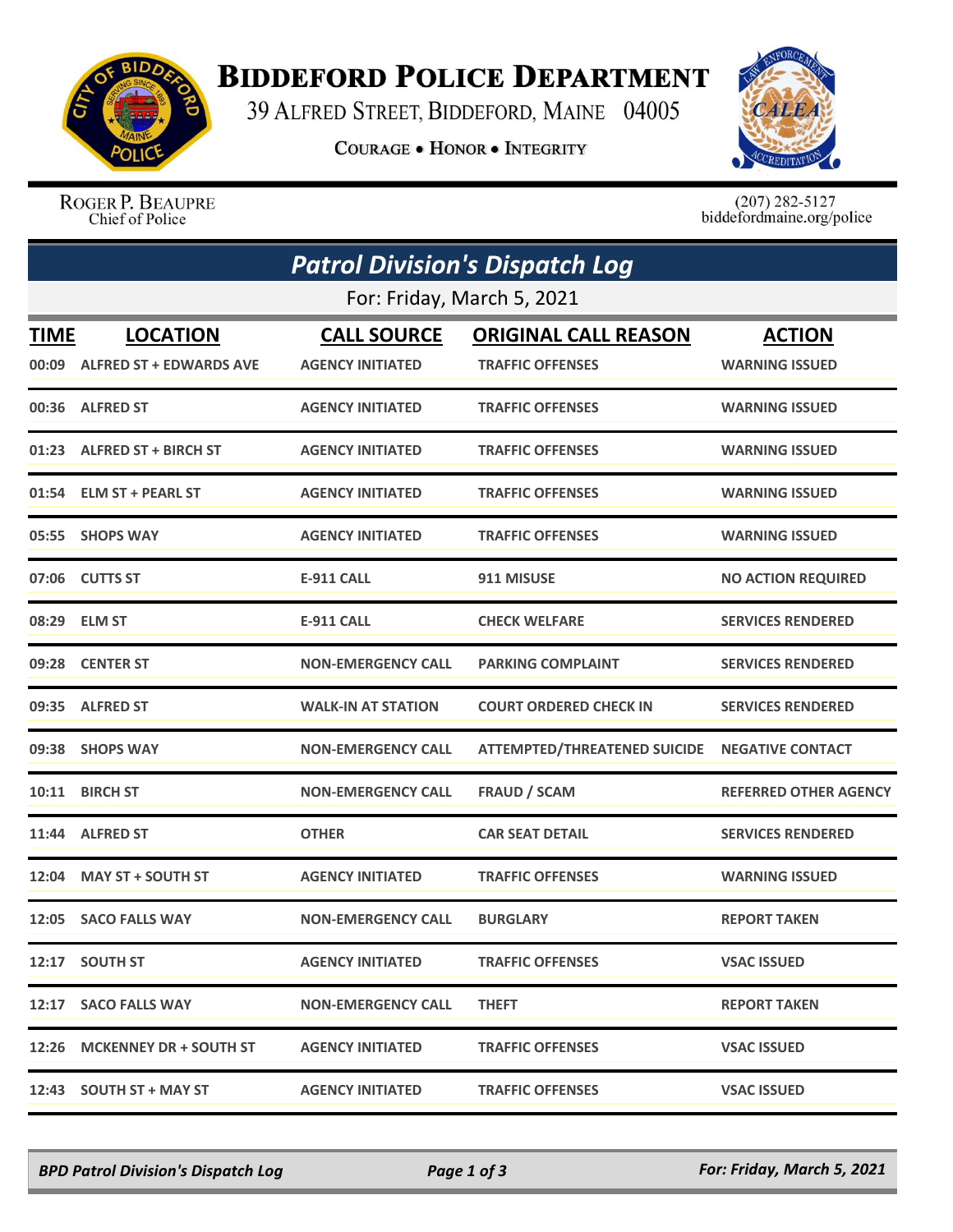| <b>TIME</b> | <b>LOCATION</b><br>13:03 SOUTH ST + MAY ST                                                                                                  | <b>CALL SOURCE</b><br><b>AGENCY INITIATED</b>        | <b>ORIGINAL CALL REASON</b><br><b>TRAFFIC OFFENSES</b>                   | <b>ACTION</b><br><b>WARNING ISSUED</b> |  |  |
|-------------|---------------------------------------------------------------------------------------------------------------------------------------------|------------------------------------------------------|--------------------------------------------------------------------------|----------------------------------------|--|--|
|             | 13:03 HILL ST                                                                                                                               | E-911 CALL                                           | 911 MISUSE                                                               | <b>SERVICES RENDERED</b>               |  |  |
|             | <b>13:06 HILL ST</b>                                                                                                                        | <b>E-911 CALL</b>                                    | 911 MISUSE                                                               | <b>SERVICES RENDERED</b>               |  |  |
|             | 13:16 LEDGEMERE DR + POOL ST                                                                                                                | <b>AGENCY INITIATED</b>                              | <b>TRAFFIC OFFENSES</b>                                                  | <b>WARNING ISSUED</b>                  |  |  |
| 13:16       | <b>SOUTH ST</b>                                                                                                                             | <b>AGENCY INITIATED</b>                              | <b>TRAFFIC OFFENSES</b>                                                  | <b>VSAC ISSUED</b>                     |  |  |
| 13:27       | <b>MAPLEWOOD AVE + SOUTH ST</b>                                                                                                             | <b>AGENCY INITIATED</b>                              | <b>TRAFFIC OFFENSES</b>                                                  | <b>WARNING ISSUED</b>                  |  |  |
|             | 13:38 SOUTH ST + WESTERN AVE                                                                                                                | <b>AGENCY INITIATED</b>                              | <b>TRAFFIC OFFENSES</b>                                                  | <b>WARNING ISSUED</b>                  |  |  |
|             | 13:49 SOUTH ST + MAPLEWOOD AVE                                                                                                              | <b>AGENCY INITIATED</b>                              | <b>TRAFFIC OFFENSES</b>                                                  | <b>VSAC ISSUED</b>                     |  |  |
|             | 14:28 POOL ST                                                                                                                               | <b>AGENCY INITIATED</b>                              | <b>TRAFFIC OFFENSES</b>                                                  | <b>VSAC ISSUED</b>                     |  |  |
|             | 14:29 SOUTH ST                                                                                                                              | <b>E-911 CALL</b>                                    | <b>SUSPICION</b>                                                         | <b>SERVICES RENDERED</b>               |  |  |
|             | 14:41 POOL ST                                                                                                                               | <b>AGENCY INITIATED</b>                              | <b>TRAFFIC OFFENSES</b>                                                  | <b>WARNING ISSUED</b>                  |  |  |
|             | 14:49 POOL ST + DECARY RD                                                                                                                   | <b>AGENCY INITIATED</b>                              | <b>TRAFFIC OFFENSES</b>                                                  | <b>VSAC ISSUED</b>                     |  |  |
|             | 15:01 POOL ST + DECARY RD                                                                                                                   | <b>AGENCY INITIATED</b>                              | <b>TRAFFIC OFFENSES</b>                                                  | <b>WARNING ISSUED</b>                  |  |  |
|             | 15:01 HILL ST                                                                                                                               | <b>WALK-IN AT STATION</b>                            | <b>PAPERWORK</b>                                                         | <b>PAPERWORK NOT SERVED</b>            |  |  |
|             | <b>15:18 MEETINGHOUSE RD</b>                                                                                                                | <b>AGENCY INITIATED</b>                              | <b>TRAFFIC OFFENSES</b>                                                  | <b>WARNING ISSUED</b>                  |  |  |
|             | 15:25 WEST ST                                                                                                                               | <b>AGENCY INITIATED</b>                              | <b>TRAFFIC OFFENSES</b>                                                  | <b>WARNING ISSUED</b>                  |  |  |
|             | <b>15:26 HILL ST</b>                                                                                                                        | <b>AGENCY INITIATED</b>                              | <b>OPER AFTER SUSPENSION</b>                                             | <b>SUMMONS ISSUED</b>                  |  |  |
|             |                                                                                                                                             | CHARGE: OPERATING WHILE LICENSE SUSPENDED OR REVOKED | OFFENDER: BRYAN SCOTT TARDIF  AGE: 36  RESIDENT OF: BIDDEFORD, ME        |                                        |  |  |
|             | 15:31 WEST ST                                                                                                                               | <b>AGENCY INITIATED</b>                              | <b>TRAFFIC OFFENSES</b>                                                  | <b>WARNING ISSUED</b>                  |  |  |
|             | 15:53 LEON ST                                                                                                                               | <b>NON-EMERGENCY CALL</b>                            | <b>FRAUD / SCAM</b>                                                      | <b>REPORT TAKEN</b>                    |  |  |
|             | 15:55 ALFRED ST                                                                                                                             | <b>AGENCY INITIATED</b>                              | <b>TRAFFIC OFFENSES</b>                                                  | <b>WARNING ISSUED</b>                  |  |  |
|             | <b>16:12 GRANITE ST</b>                                                                                                                     | <b>NON-EMERGENCY CALL</b>                            | FRAUD / SCAM                                                             | <b>REPORT TAKEN</b>                    |  |  |
| 16:17       | LINCOLN ST + MAIN ST                                                                                                                        | <b>NON-EMERGENCY CALL</b>                            | <b>WARRANT ARREST</b>                                                    | <b>ARREST(S) MADE</b>                  |  |  |
|             |                                                                                                                                             |                                                      | OFFENDER: ROMELLO KEONI PURA-TAYLOR  AGE: 22  RESIDENT OF: BIDDEFORD, ME |                                        |  |  |
|             | <b>CHARGE: VIOLATING PROTECTION FROM ABUSE ORDER</b><br><b>CHARGE: DOMESTIC VIOLENCE STALKING</b><br><b>CHARGE: HARASSMENT BY TELEPHONE</b> |                                                      |                                                                          |                                        |  |  |

*BPD Patrol Division's Dispatch Log Page 2 of 3 For: Friday, March 5, 2021*